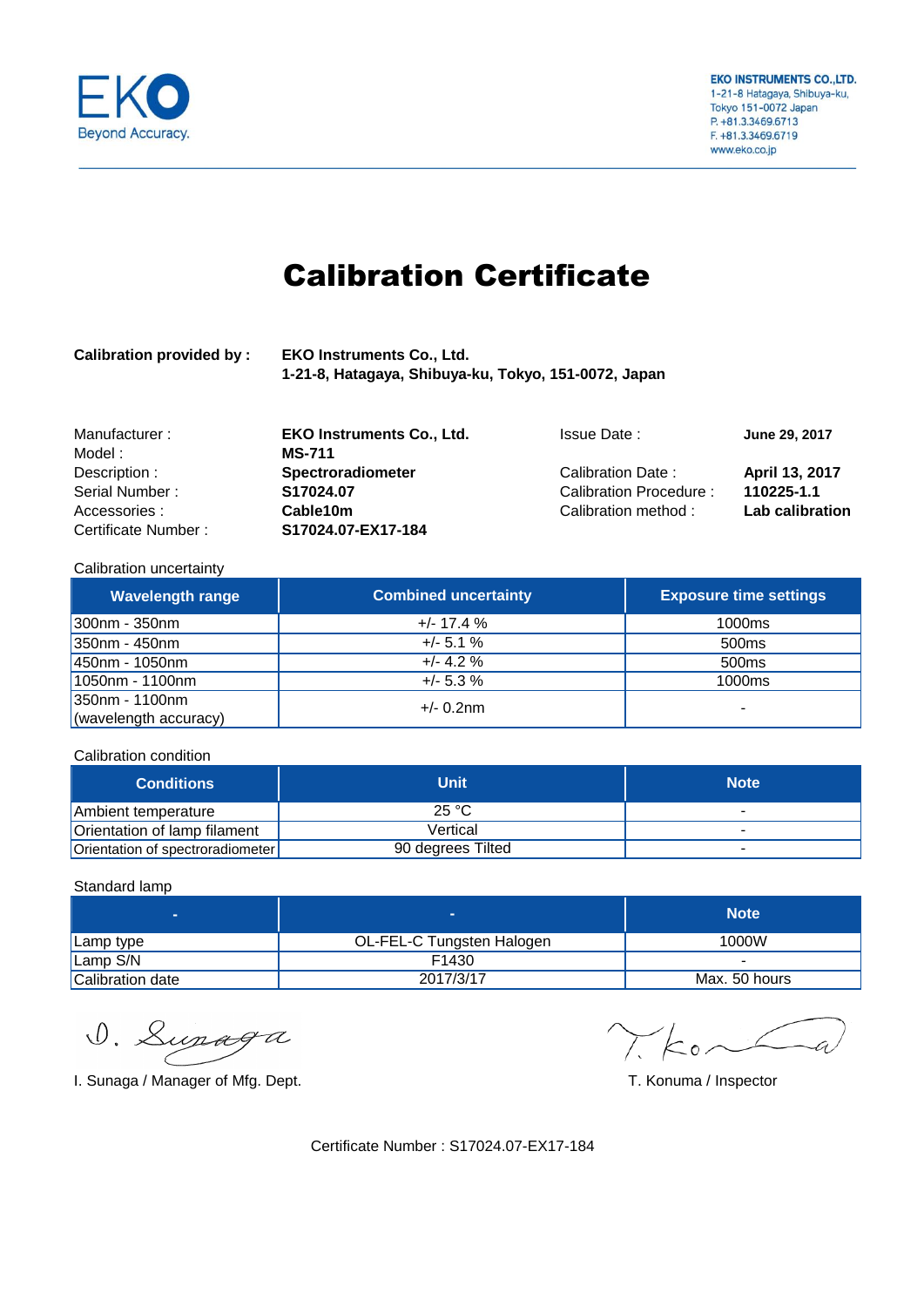## Calibration procedure

The MS-spectroradiometer is calibrated against a NIST traceable tungsten-halogen OL-FEL standard lamp at a distance of 50 cm. The standard lamp has a known spectrum and the absolute irradiance is calibrated at several wavelengths. By measuring the spectroradiometer's detector responsivility in counts as a function of the irradiance at corresponding wavelengths, the sensitivility of each photo diode array pixel is converted into absolute units (W/m<sup>2</sup>/µ m).

The calibration function is determined by averaging 10 single measurements, measured separately for 4 different wavelength intervals each with a fixed exposure time. This is to use optimal output characteristics of the detector. Finally the calibration function is uploaded to the spectroradiometer firmware for automatic conversion of measured count into absolute units.

## Calibration Uncertainty

The combined uncertainty of the calibration function for each wavelength interval is based on individual uncertainties contributed by the standard lamp, calibration set-up and spectroradiometer performance properties.

| <b>Source</b>             |                    | <b>Uncertainty</b> |             |             |                 |
|---------------------------|--------------------|--------------------|-------------|-------------|-----------------|
|                           |                    | $300 - 350$ nm     | 350 - 450nm | 450 - 900nm | $900 - 1100$ nm |
| Standard Lamp calibration | Gooch&Housego      | 2.74%              | 2.26%       | 1.91%       | 1.57%           |
| Lamp current              | Calibration set-up | 0.12%              | 0.09%       | 0.04%       | 0.02%           |
| Measurement repeatability | Spectroradiometer  | 6.00%              | 1.00%       | 1.00%       | 2.00%           |
| Non-Linearity             | Spectroradiometer  | 1.00%              | 1.00%       | 1.00%       | 1.00%           |
| Alignment                 | Calibration set-up | 1.00%              | 1.00%       | 1.00%       | 1.00%           |
| Temperature dependency    | Spectroradiometer  | 0.25%              | 0.25%       | 0.25%       | 0.25%           |
| Cosine response           | Spectroradiometer  | $0.00\%$           | $0.00\%$    | $0.00\%$    | $0.00\%$        |
| <b>Stray Light</b>        | Spectroradiometer  | 6.00%              | 1.50%       | 0.60%       | 0.60%           |

 $Uncertainty = \{(Standard \ Lamp; map \ calibration/2)^2 + (Lamp \ current/2)^2 + (Mean \ event/2)^2 + (Mean \ current/2)^2 + (Mean \ time/2)^2\}$  $+$   $\left($  Non - Linearity) $^2$   $+$   $\left($  Alignment) $^2$   $+$   $\left($  Temperature dependency) $^2$   $+$   $\left($  Cosine response) $^2$ 

 $+(Stray Light)^2$   $\sqrt{2}$ \*2

## Traceability to NIST Standard

OL-FEL lamps are calibrated by direct comparison to a Gooch & Housego NIST traceable FEL 1000-Watt lamp. Gooch & Housego NIST traceable lamps are used for a maximum period of 50 hours (will be replaced afterwards).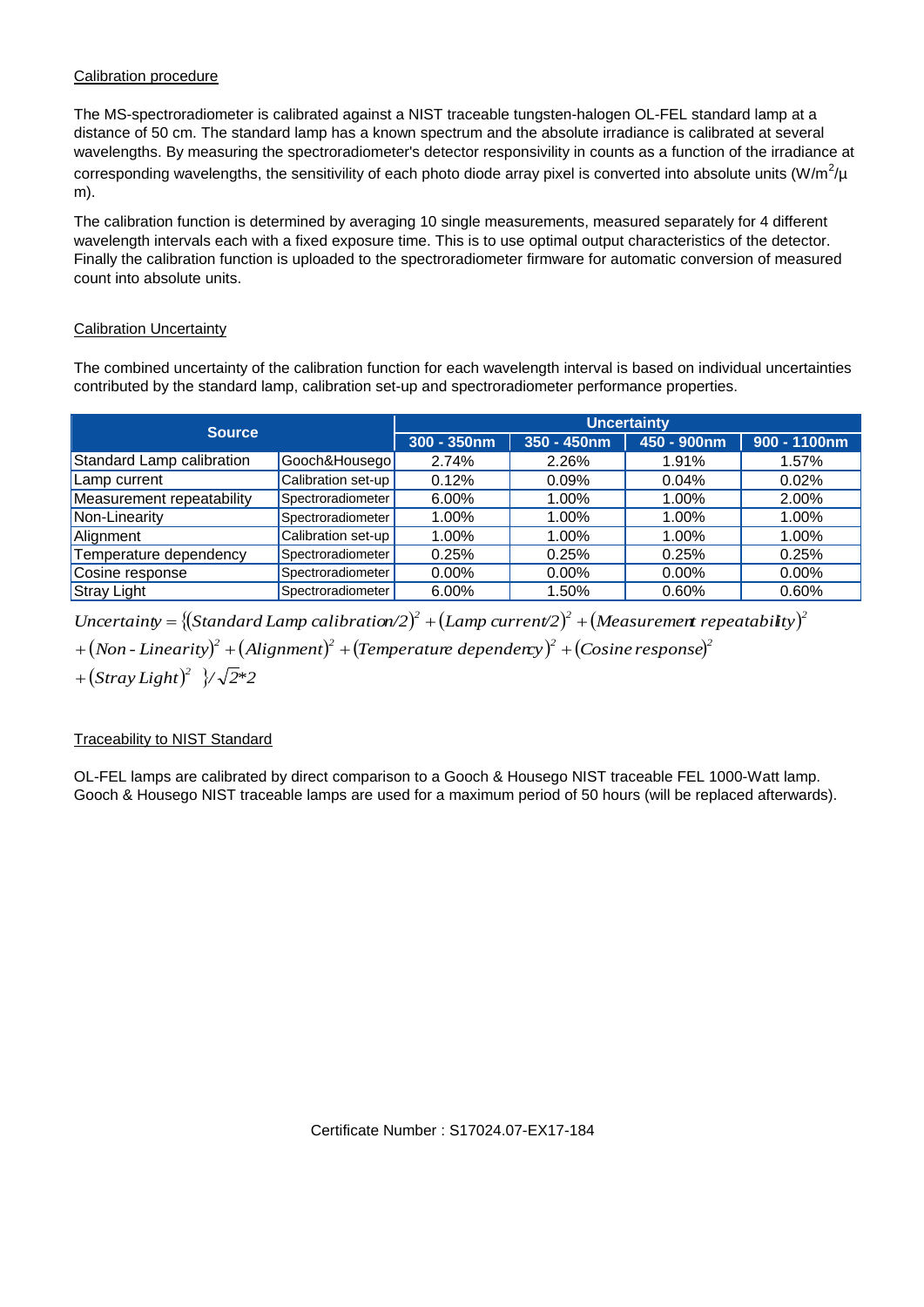

# Test Report of Cosine Response

## **Calibration provided by : EKO Instruments Co., Ltd. 1-21-8, Hatagaya, Shibuya-ku, Tokyo, 151-0072, Japan**

| Manufacturer:       | <b>EKO Instruments Co., Ltd.</b> | <b>Issue Date:</b>                | June 29, 2017 |
|---------------------|----------------------------------|-----------------------------------|---------------|
| Model :             | <b>MS-711</b>                    |                                   |               |
| Description :       | <b>Spectroradiometer</b>         | Measurement Date: April 13, 2017  |               |
| Serial Number:      | S17024.07                        | Measurement Procedure: 110225-1.1 |               |
| Certificate Number: | S17024.07-EX17-184               |                                   |               |

### Cosine response

| Zenith angle [° ] | South side Error [%] | <b>North side Error [%]</b> | East side Error [%] | <b>West side Error [%]</b> |
|-------------------|----------------------|-----------------------------|---------------------|----------------------------|
| 0                 | 0.00                 | 0.00                        | 0.00                | 0.00                       |
| 10                | 0.73                 | 0.41                        | 0.58                | 0.44                       |
| 20                | 0.49                 | 0.05                        | 0.57                | 0.55                       |
| 30                | 0.34                 | $-0.34$                     | $-0.08$             | $-0.75$                    |
| 40                | 0.01                 | $-0.90$                     | $-0.27$             | $-0.79$                    |
| 50                | $-0.71$              | $-1.64$                     | $-0.75$             | $-1.80$                    |
| 60                | $-2.31$              | $-3.43$                     | $-1.97$             | $-3.48$                    |
| 70                | $-2.44$              | $-3.41$                     | $-1.69$             | $-3.42$                    |
| 80                | $-3.52$              | $-2.56$                     | $-0.41$             | $-3.18$                    |

D. Lupaga

I. Sunaga / Manager of Mfg. Dept. T. Konuma / Inspector

 $\chi$ ko $\sim$ 

Certificate Number : S17024.07-EX17-184